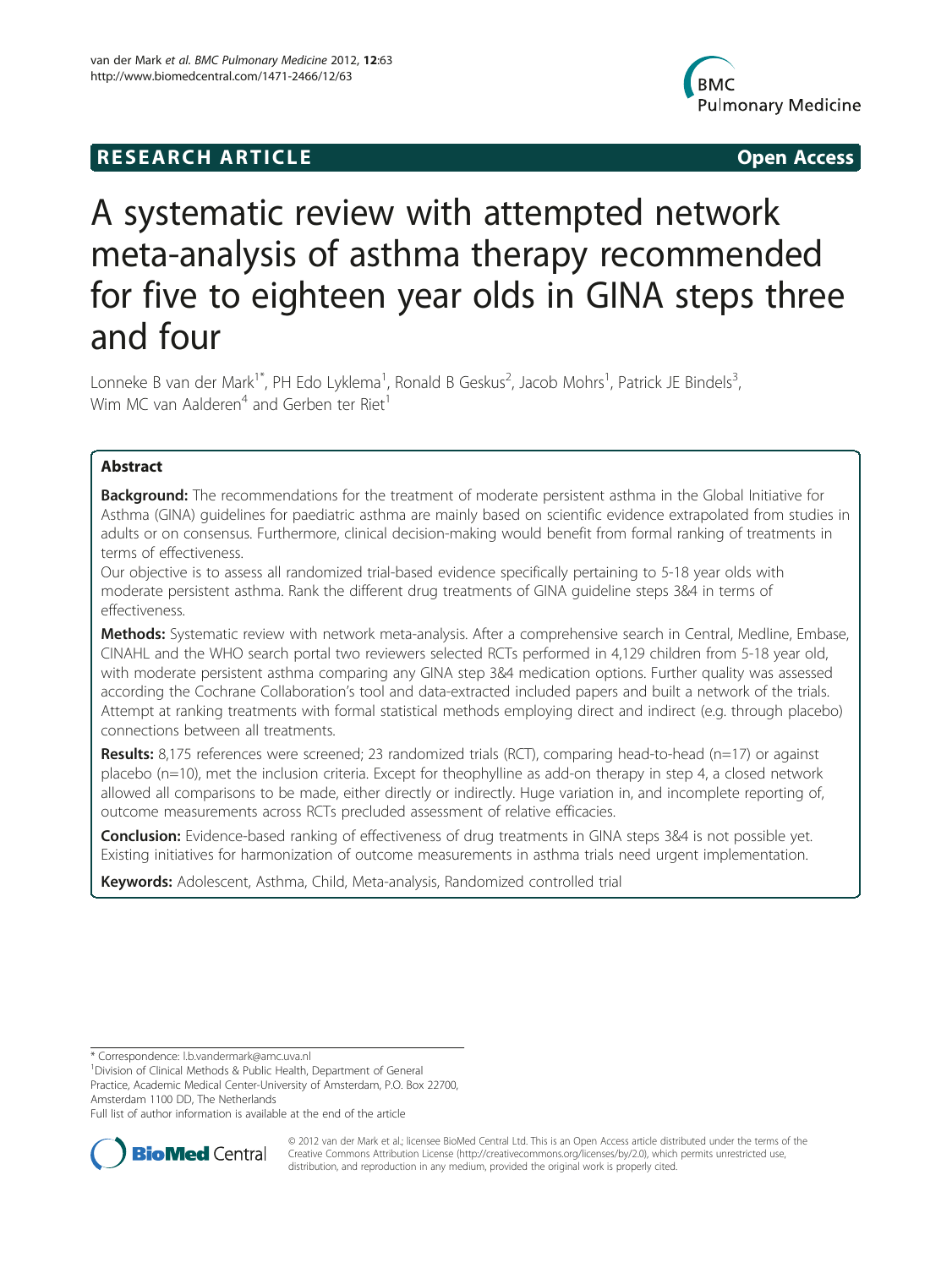# Background

Clinical guidelines contain systematically developed statements to help practitioners make optimal healthcare decisions [\[1\]](#page-9-0). The Global Initiative for Asthma (GINA) guideline is a major step forward in achieving best possible asthma control [[2\]](#page-9-0). The GINA guideline uses symptoms, exacerbations, airflow limitation, and lung function variability to categorize asthma severity into intermittent, mild persistent, moderate persistent or severe persistent. GINA suggests that 5 to 18 year-olds, whose symptoms are insufficiently controlled after three months of treatment at a particular GINA step, move up a step (see Table 1).

There is level A evidence (see glossary) on the effectiveness of short acting  $\beta_2$ -agonists (SABA; step 1) and adding a low dose inhaled glucocorticosteroid (ICS) (step 2) in children with mild asthma [\[2](#page-9-0)]. However, although the level of evidence for GINA step 3&4 recommendations for children older than 5 years is deemed A to B, level A evidence to guide step-up therapy is lacking for this age group. Scrutiny of the randomized trials (RCTs) underlying the guideline, reveals that some are outdated, because children used daily oral prednisone (see for example [\[3,4](#page-9-0)]), or compare step 2 with step 3 (see for example [[5\]](#page-9-0)). This leaves only five RCTs comparing treatments of step 3&4 for this age group [[6-10](#page-9-0)].

Network meta-analysis (NMA), also known as indirect comparisons, exploits the mathematical property that  $(A - B) - (A - C) = A - B - A + C = C - B$ . It enables one to formally compare drugs B and C although these were never compared head-to-head [\[11](#page-9-0)-[13](#page-9-0)]. NMA has major advantages over classic meta-analysis; it formally ranks treatment effects in case more than two treatments are involved; it circumvents the usual overrepresentation of drug comparisons to placebo, which may not always be the most informative for practising physicians [\[14](#page-9-0)]. We set out, using NMA methodology, to compare GINA step 3&4 drug treatment efficacies in 5 to 18 year-old children/adolescents with moderate persistent asthma.

# Methods

# Search strategy

A trained clinical librarian performed a comprehensive literature search for relevant RCTs in the Cochrane Central Register of Controlled Trials (Central), Medline (Pubmed), Embase, CINAHL and ongoing trial registers

registered on WHO Search Portal [[15\]](#page-9-0), published until 4 February 2010 (For search details, see [Additional file 1](#page-8-0)). In addition, two reviewers (LvdM, PhEL) scrutinized reference lists of included articles, the GINA-guideline and relevant systematic reviews.

# Inclusion and exclusion criteria

We included RCTs conducted in participants aged 5 to 18 years with persistent-moderate asthma and comparing any GINA step 3&4 medication options (see [Additional file 2\)](#page-8-0) to each other or against placebo, with a follow-up duration of at least four weeks after start of the intervention. There were no language restrictions. Acceptable outcome measurements were: spirometry (forced expiratory volume in 1 second  $(FEV_1)$  forced vital capacity (FVC),  $FEV<sub>1</sub>/FVC$  ratio, forced expiratory flow 25%-75% (FEF<sub>25-75</sub>), peak expiratory flow (PEF)), methacholine challenge test  $(PC_{20}-FEV_1)$ , fractional exhaled Nitric Oxide (FeNO), asthma symptom score, use of  $\beta_2$ -agonists as breakthrough medication, and quality of life.

If results did not pertain to the 5 to 18 years age category, the trial was excluded with one exception: RCTs including 4-year olds were included if mean or median age was between 5 to 18 years. Studies were excluded if they compared add-on medication to a non-standardised dose of ICS. Cross-over studies not reporting on treatment effects for each separate treatment period were also excluded since carry-over effects cannot be excluded and are extremely difficult to handle [\[16](#page-9-0)].

# Selection

Two reviewers (LvdM, PhEL) independently assessed titles and abstracts of all identified citations against the inclusion criteria. Any disagreements were resolved by consensus; in case of doubt references were included. LvdM and PhEL evaluated in full text all papers thus selected against the inclusion criteria.

# Data extraction

LvdM and PhEL extracted, not in duplicate, data on author, source and year of publication, language, study design, interventions (medication, way of administration, dose, and frequency), population summary characteristics (me(di)an age, asthma severity) and study outcomes. If

Table 1 GINA recommended treatment steps for 5 to 18 year olds

| Step 1 | Step 2       | Step 3 (Select one)            | Step 4 (Add one or more)          |  |  |  |  |
|--------|--------------|--------------------------------|-----------------------------------|--|--|--|--|
| SABA   | Low dose ICS | A. Medium-or high dose ICS     | A. Medium-or high dose ICS + LABA |  |  |  |  |
|        |              | B. Low dose ICS + LABA         | <b>B. LTRA</b>                    |  |  |  |  |
|        |              | C. Low dose $ICS + LTRA$       | C. Theophylline                   |  |  |  |  |
|        |              | D. Low dose ICS + Theophylline |                                   |  |  |  |  |
|        |              |                                |                                   |  |  |  |  |

SABA = rapidly acting  $B_2$ -agonists; ICS = Inhaled Corticosteroids; LABA = Long-acting  $B_2$ -adrenoceptor agonists; LTRA = Leukotriene modifier.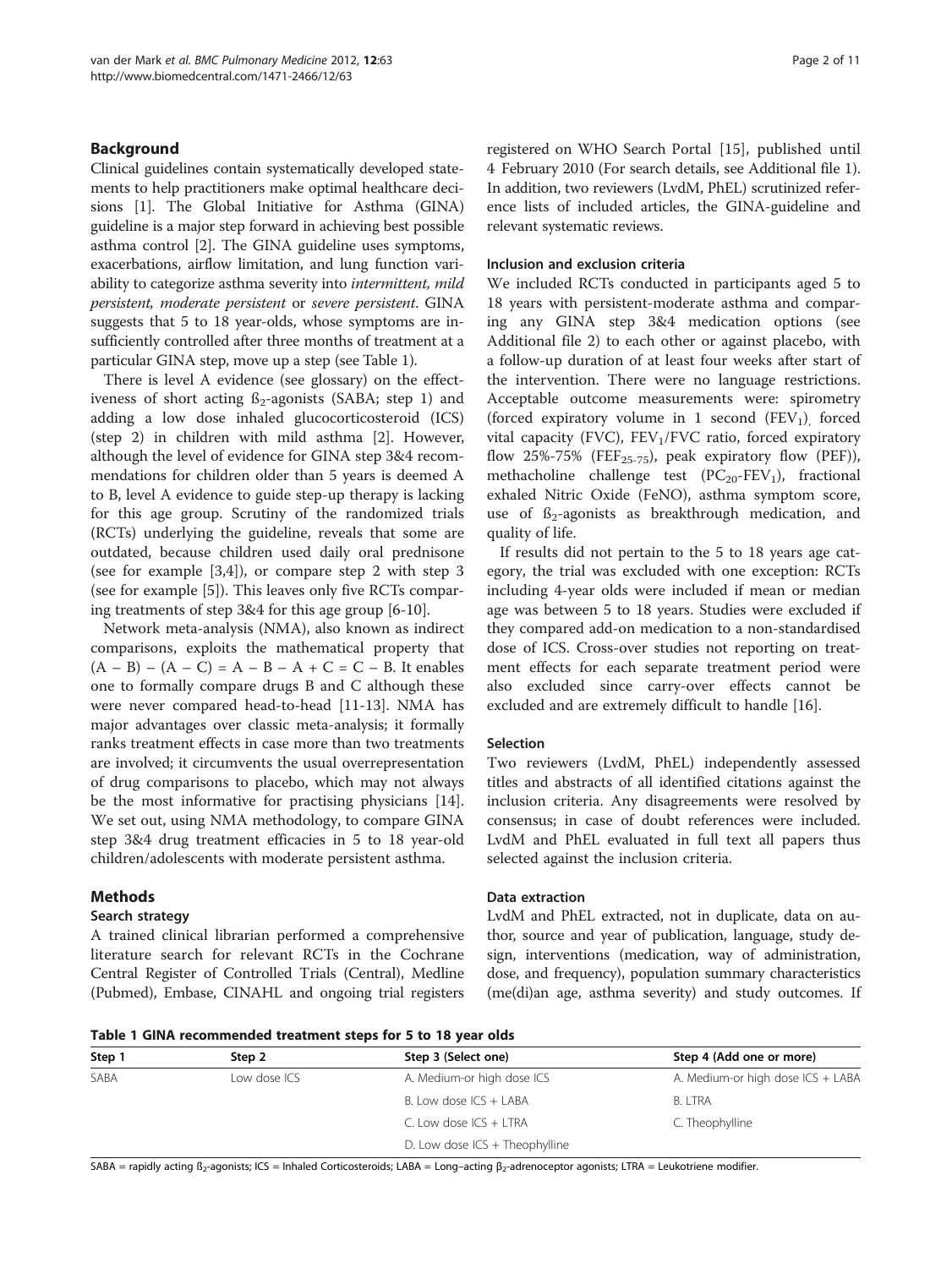# <span id="page-2-0"></span>Table 2 Risk of bias in included trials

| Study ID[ref]                               | [19]        | $[20]$        | [21] | [22] | $[23]$ | n<br>[24] | $[25]$ | [26] | q<br>[7] | 10<br>[9] | $[27]$ | 12<br>$[28]$ | $[29]$ | 14<br>[30] | 15<br>$[31]$ | ١h<br>[8] | $[32]$ | 18<br>$[33]$ | 19<br>[6] | 20<br>[34] | $[10]$ | つつ<br>$[35]$ | 23<br>$[36]$ |    | N ?         |                 |
|---------------------------------------------|-------------|---------------|------|------|--------|-----------|--------|------|----------|-----------|--------|--------------|--------|------------|--------------|-----------|--------|--------------|-----------|------------|--------|--------------|--------------|----|-------------|-----------------|
| Sequence generation                         |             |               |      |      |        |           |        |      |          |           |        |              |        |            |              |           |        |              |           |            |        |              |              | 9  | $\bf{0}$    | -14             |
| <b>Allocation concealment</b>               |             |               |      |      |        |           |        |      |          |           |        |              |        |            |              |           |        |              |           |            |        |              |              | 5. | $\mathbf 0$ | 18              |
| Appropriate blinding of participants        |             | N             |      | N    |        |           |        |      | N        |           |        |              |        |            |              |           |        |              |           |            |        | N            |              | 6  |             | 4 13            |
| Appropriate blinding of outcome assessors ? |             |               |      | N    |        |           |        |      |          |           |        |              |        |            |              |           |        |              |           |            |        | N            |              | 5. |             | $2 \quad 16$    |
| Appropriate blinding of physician           |             |               |      | N    |        |           |        |      |          |           |        |              |        |            |              |           |        |              |           |            |        | N            |              | 4  |             | 2 17            |
| Registration of loss to follow-up           |             |               |      |      |        |           |        |      |          |           |        |              |        |            |              |           |        |              |           |            |        |              |              |    | 1607        |                 |
| Way missing values were dealt with          |             |               |      |      |        |           |        |      |          |           |        |              |        |            |              |           |        |              |           |            |        |              |              | 4  | $\mathbf 0$ | -19             |
| <b>Compliance checked</b>                   | v           |               |      |      |        |           |        |      |          |           |        |              |        |            |              |           |        |              |           |            |        |              |              | 11 |             | 0 <sub>12</sub> |
| Selective reporting                         |             |               |      |      |        | N         |        |      |          |           |        |              |        |            |              |           |        |              |           |            |        |              |              | 0  |             | 22              |
| Total times "Yes"                           | $2^{\circ}$ | $\mathcal{P}$ | 4    | 4    | 2      | 2         | 0      | 3.   | 5.       | 4         |        | 3            | 3      | ٦          |              |           | 4      | 3.           |           |            |        |              | 7            |    |             |                 |
| Overall score Y/N/?                         |             |               |      |      |        |           |        |      |          |           |        |              |        |            |              |           |        |              |           |            |        |              |              | 60 | 9           | 138             |

Each trial could score "yes" for a low, "no" for a high and "?" for an uncertain risk of bias, respectively.

The 9 items are based on a combination of the Cochrane approach to assess the risk of bias, combined with the validity checklist of Jadad et al. [[17,18\]](#page-9-0).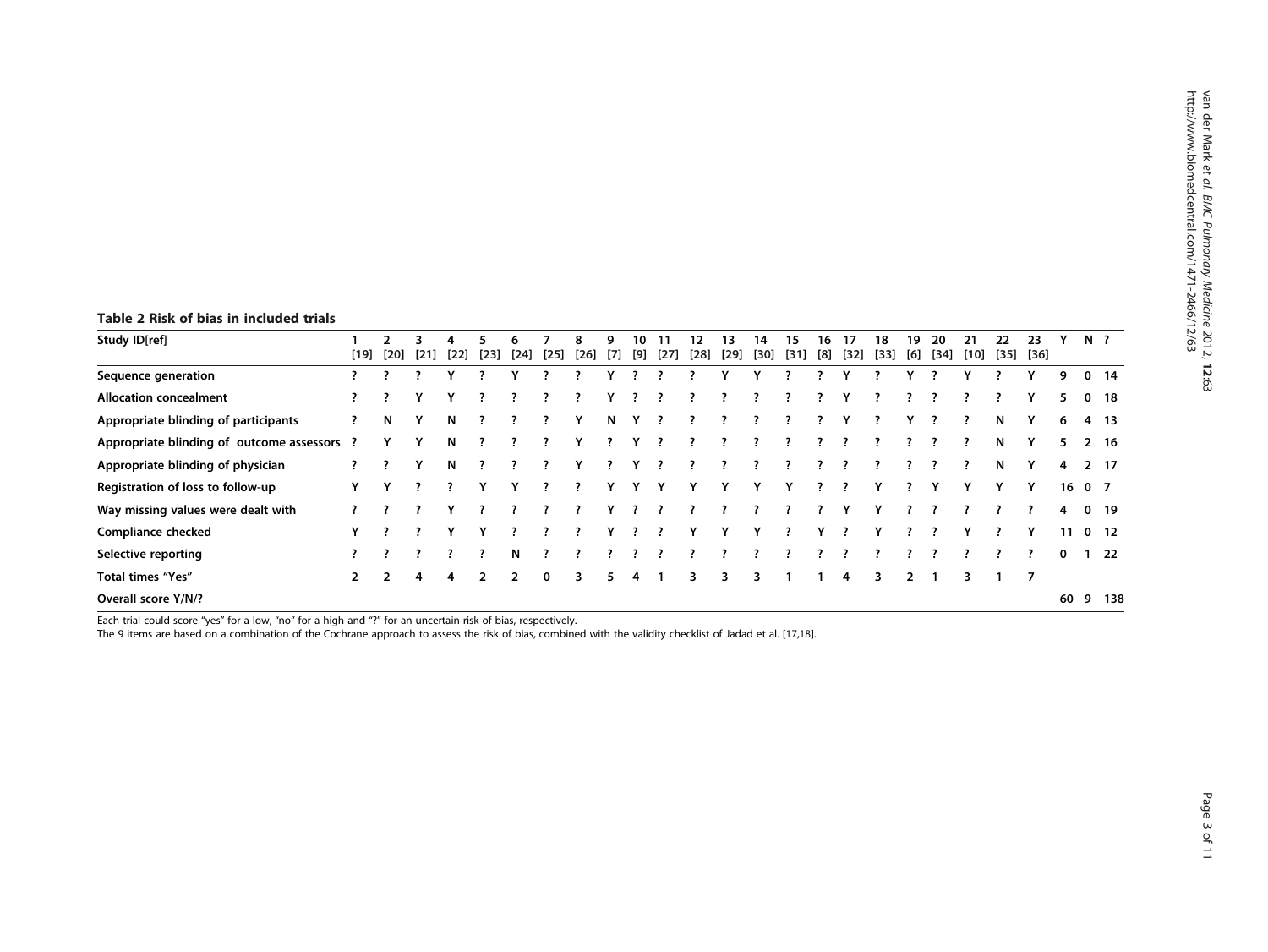<span id="page-3-0"></span>possible, we calculated the mean change from baseline to endpoint for each trial arm. To facilitate meta-analysis, we contacted authors and sponsors of included studies for additional information such as outcomes expressed on other scales, (mean) patient characteristics such as height, and statistics such as standard errors if needed. We asked for separate data (summaries) of participants in the 5 to 18 years range if the trial had combined this group with younger or older participants.

# Quality assessment

Methodological quality of all included trials was assessed on 9 items [[17,18\]](#page-9-0) (see Table [2\)](#page-2-0). The risk of bias scale was developed using the Cochrane Collaboration's tool for assessing risk of bias [\[17](#page-9-0)]. All items were scored as "yes" for low, "no" for high, and "?" for uncertain risk of bias, respectively.

# Statistical analysis

Many network meta-analyses were based on dichotomous outcomes for each trial. In our study, outcomes were mostly continuous. To take lung function as an example, meta-analysis had been possible if, for each treatment

arm, every publication had reported change in mean  $FEV<sub>1</sub>%<sub>pred</sub>$  and its standard error after a suitable period of follow-up. Unfortunately, several trials only reported  $FEV<sub>1</sub>(l)$  therefore we did some efforts to salvage the problem by converting the  $FEV_1(l)$ -value in  $FEV_1\%_{pred}$ . Ideally, we would have had access to individual patient data (IPD) for each trial in the review. In our case we simulated IPD using the summary statistics reported. We simulated 1000 virtual children from a general population with age, height and sex distribution based on the available data on mean age, height and sex per trial arm. Next, we calculated a corresponding  $FEV<sub>1</sub>(l)$ value per virtual child, using existing formula's. In a final step, for each trial-arm, we tried to calculate a mean  $FEV<sub>1</sub>%<sub>pred</sub>$  and a corresponding SD from the simulated data, to be used for meta-analysis. (For details on the statistical analysis see [Additional file 3\)](#page-8-0) [[37-41](#page-10-0)].

We also considered the use of Z-scores. However, the SD was frequently missing and not provided after request. Furthermore, Z-scores can only be compared if the average of both outcomes (FEV<sub>1</sub>(l) and FEV<sub>1</sub>%<sub>pred</sub>) differ by a multiplicative factor, equal to the quotient of the standard errors. Since there were no studies that

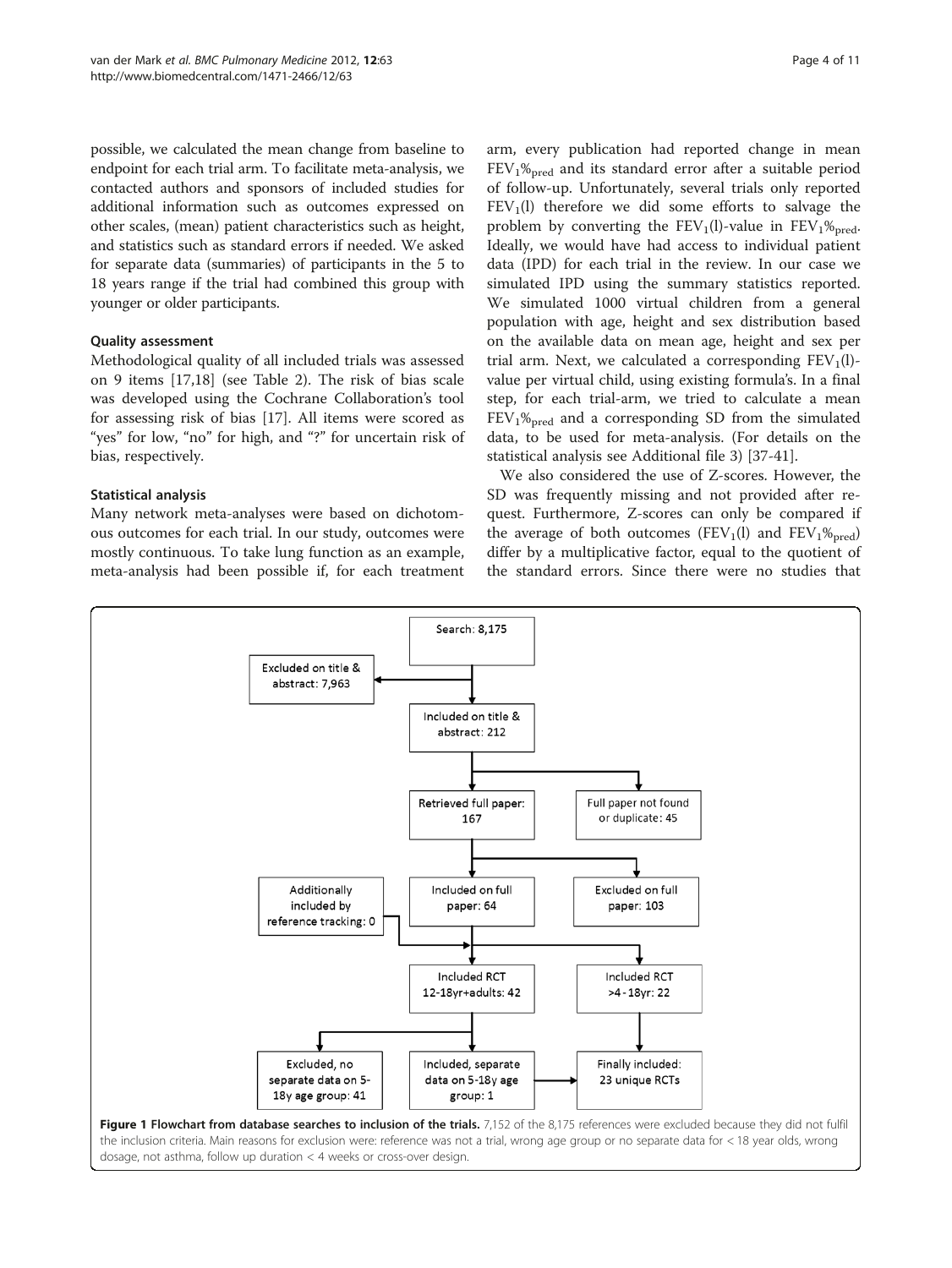<span id="page-4-0"></span>provided both  $FEV<sub>1</sub>(I)$  and  $FEV<sub>1</sub>%<sub>pred</sub>$  and their respective standard errors, we could not check whether this property was approximately correct in our data and refrained from using this method.

# Results

# Studies and patients

The comprehensive literature search yielded 8,175 references (see Figure [1\)](#page-3-0). We retrieved 200 as full text articles, representing 160 unique studies. Reference tracking of the GINA guideline, systematic reviews and included references did not yield additional references. Twentythree trials, conducted between 1984 and 2010, met the inclusion criteria and were included [[6-10,19](#page-9-0)[-36](#page-10-0)]. [Additional file 4](#page-8-0) shows the study characteristics of the 23 trials with 4,129 patients ranging in age from 4 to 18 years; we included 6 trials with a lower age range of 4 years, but with a mean or median between 5 and 18 years [\[6](#page-9-0),[9](#page-9-0),[29](#page-9-0),[31](#page-9-0),[32](#page-9-0)[,36](#page-10-0)]. Figure 2 shows the network of direct and indirect comparisons. There are 28 theoretically possible pair-wise comparisons: all 7 GINA options versus placebo and 21 head-to-head comparisons, 3A versus 3B, ..., 3A versus 4C, and, taking the other options as a starting point, all the way to 4B versus 4C. The arrows represent the ten actually published direct comparisons. The white boxes show the number of RCTs and total number of participants for each comparison. In total, we found seven different head-to-head comparisons (with between 1 and 7 studies per comparison) and 3 different comparisons with placebo (with between 1 and 8 studies). All indirect comparisons were possible, except for comparisons with GINA 4c (medium dose ICS+theophylline as add-on to step 3), which is not connected to the network. An example of a possible indirect comparison replacing a non-existent direct comparison is step 3A versus 4A via 3B. A more complicated example is 3D versus 4A via 4B and 3B. An example where both direct and indirect comparisons exist would be 3B vs 3C, namely, direct via a N=63 trial, and indirect via N=955(899(3B vs Placebo)+56(Placebo vs 3C)) participants. The latter example illustrates how NMA may add strength to scarcely investigated direct comparisons. Figure 2 shows that 3A versus 3B (N=776), 3B versus placebo (N=899) and 3B versus 4A (N=1977) are relatively well researched, while most other comparisons depend on weak statistical evidence. However, there are

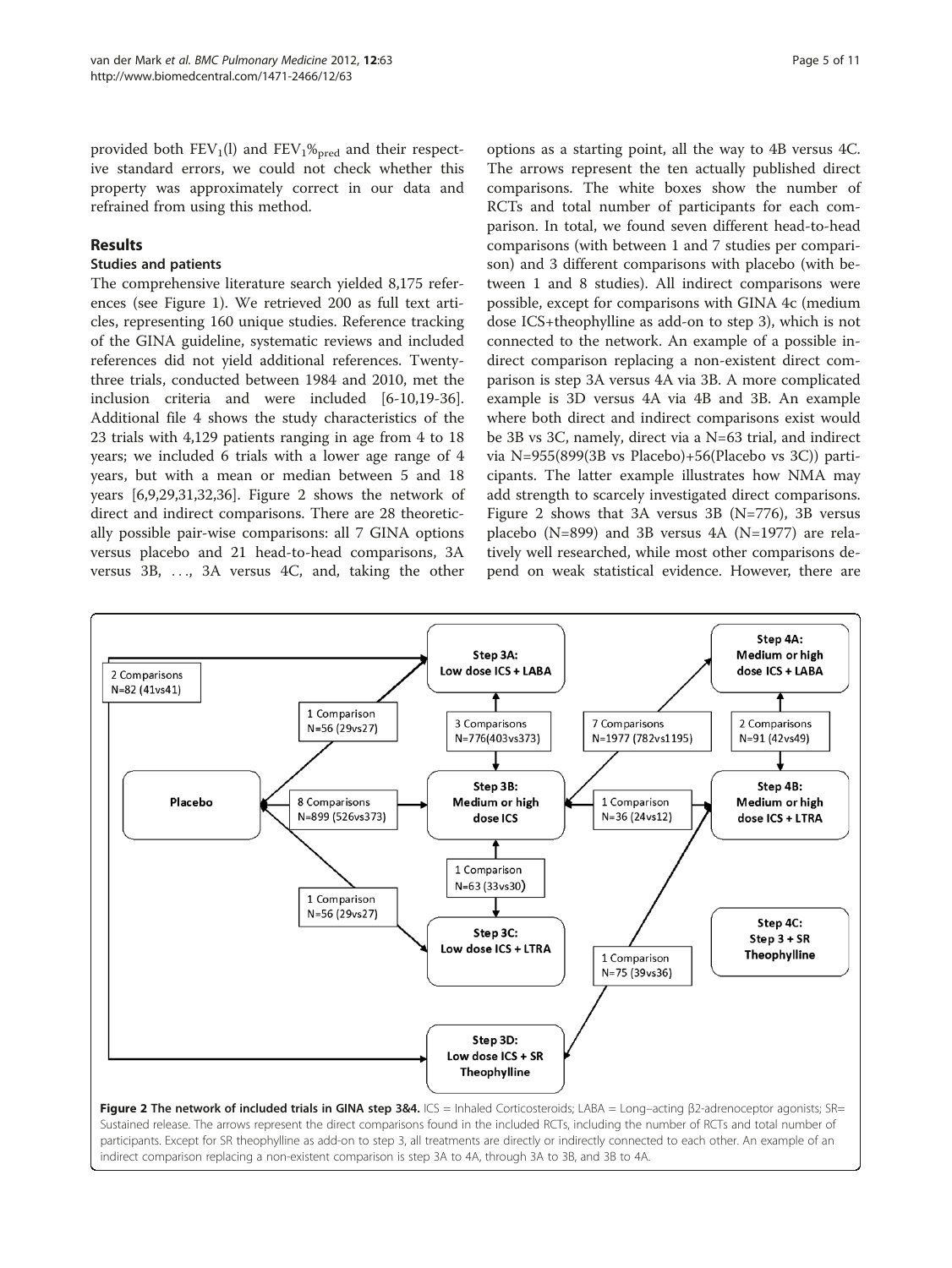some comparisons that benefit from the relatively strong 3B versus placebo connection, for example, 3A versus 3B, and 3B versus 3C.

The high number of question marks (138/207, or 67%) in Table [2](#page-2-0) indicates that incomplete, unclear or nonreporting hampered thorough quality assessment. Eleven out of 23 trials reported on compliance, while only 4 reported on blinding of the physician or how missing values were dealt with.

# Outcome measurements

We found enormous variation in choice of outcome measures and how they were reported. Twenty-one studies reported  $FEV_1$ , but variation in methods of reporting was quite extreme (Table 3). None of the studies reported IPD. One study reported the method of converting "liters" to "percentage of predicted" (e.g. Quanjer, Zapletal, Polgar or Hankinson) [\[32](#page-9-0)]. Thus, although  $FEV<sub>1</sub>$  is an outcome that 21/23 studies reported in some form, the results could not be compared straightforwardly, nor pooled. Pooling outcomes on asthma symptoms, the second best, was also not possible (see [Additional file 5\)](#page-8-0).

# Attempts to salvage the situation

 $FEV<sub>1</sub>$ -values depend on sex, age, and height.  $FEV<sub>1</sub>$ -values are usually not normally distributed and extreme values occur, skewing the mean [\[31\]](#page-9-0). Besides differences in reporting of litres and percentages of predicted, the mix of outcome measures and statistical details was often reported unsystematically and awkwardly. Intra-arm differences instead of between-arm differences were often reported, while descriptive statistics (standard deviation, range) were used where inferential statistics (standard errors, confidence intervals) were needed. These inconsistencies or mistakes thwarted our attempts at pooling of results and made a sensible summary difficult altogether. We contacted authors or sponsors for more details (e.g. summaries of patient characteristics for height, IPD, alternative outcome measurements such as the mean difference between the groups with corresponding standard errors, different time point of follow-up) to allow expressing the results on identical scales. Unfortunately, only in four instances we received additional information through these personal communications [[7,8,22](#page-9-0)[,34\]](#page-10-0).

We used those trials that reported both  $FEV<sub>1</sub>(l)$  and  $FEV<sub>1</sub>%<sub>pred</sub>$  to directly compare our simulation results with those empirically measured in these trials, and found that, regrettably, they were very different. In particular, the ranges of the results were much narrower than the empirically measured percentages of predicted. In some cases, results from our conversion method were opposite to the true results (simulated result of  $FEV<sub>1</sub> > 100%$  of predicted versus an observed result of  $FEV_1<100%$  of predicted) [\[6,30](#page-9-0),[31\]](#page-9-0). Because of these considerable and irresolvable discrepancies, we decided that formal meta-analysis seemed irresponsible. This decision was made easier by the deficient reporting and potentially low methodological quality of many trials.

Table 3 Reporting method of FEV<sub>1</sub> for all included trials for each scale (liter or % of predicted) and statistical method of reporting, at baseline  $(T_0)$  and endpoint  $(T_e)$ 

| Scale of<br>FEV <sub>1</sub> | <b>Outcome summary</b><br>measure | Reference number of study<br>reporting summary measure<br>at $T_0$ | Reference number of study<br>reporting summary measure<br>at $T_e^b$ |
|------------------------------|-----------------------------------|--------------------------------------------------------------------|----------------------------------------------------------------------|
| Liter                        | Mean                              |                                                                    | 13, 15, 19                                                           |
|                              | Mean change                       |                                                                    | 10, 14, 18                                                           |
|                              | Mean $+$ SF or SD                 | 8, 10, 11, 16, 18, 22, 23                                          | 8, 16                                                                |
|                              | Mean change $+$ SE or SD          |                                                                    | 23                                                                   |
|                              | Mean $+$ range                    | 14, 15, 16, 19                                                     | 16                                                                   |
|                              | P-value versus another arm        |                                                                    | 10, 14, 15, 18, 19, 23                                               |
|                              | Difference between arms + 95%Cl   |                                                                    | 13, 23                                                               |
| % of predicted               | Mean                              |                                                                    | 13                                                                   |
|                              | Mean change                       |                                                                    | 11, 12, 18                                                           |
|                              | Mean $+$ SE or SD                 | 2, 3, 5, 6, 7, 9, 10, 11, 16, 17, 18, 20, 21, 22                   | 2, 3, 6, 7, 9, 16, 17, 20                                            |
|                              | Mean change $+$ SE or SD          |                                                                    |                                                                      |
|                              | $Mean + range$                    | 12, 13, 14, 15, 16, 17, 19                                         | 16                                                                   |
|                              | P-value versus another arm        |                                                                    | 11, 12, 18                                                           |
|                              | Difference between arms + 95%Cl   |                                                                    | 13, 17                                                               |

 ${}^{a}T_{0}$  = baseline of the trial.<br> ${}^{b}T_{0}$  = andpoint of the trial.

 ${}^{b}T_{e}$  = endpoint of the trial, varying from 4 to 56 weeks.

Reporting method of all included trials for each scale (litre or % of predicted) and statistical method of reporting, at baseline (T<sub>0</sub>) and endpoint (T<sub>e</sub>).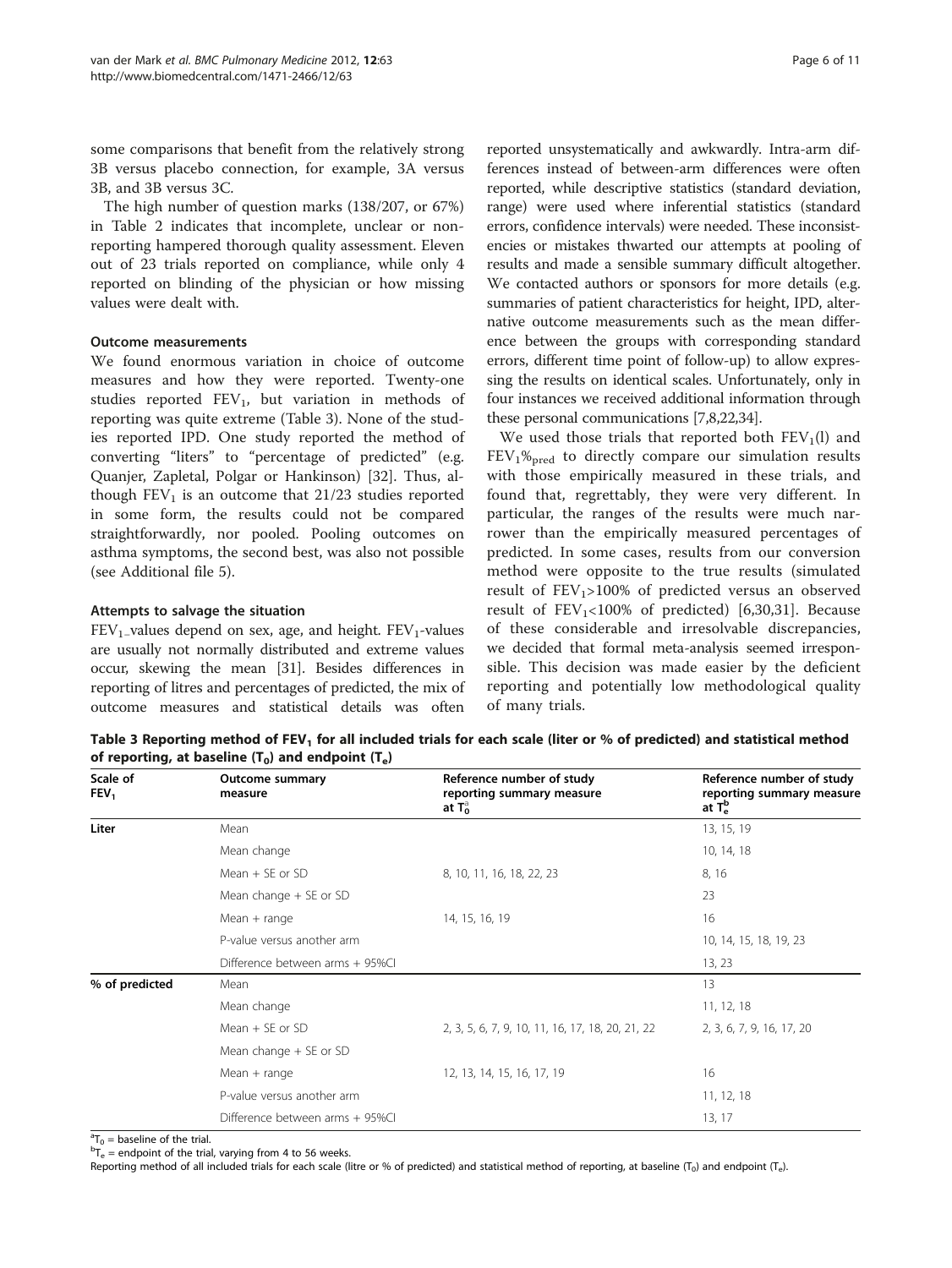#### <span id="page-6-0"></span>Descriptive findings of key trials

Since we are not able to pool the data and establish an evidence based ranking of effectiveness of drug treatments in GINA steps 3 and 4, we describe the main findings from the trials of the most frequently compared interventions (>2 trials/comparison), including over 100 patients per intervention group and having a follow up of at least 8 weeks. Many different outcomes are reported. However, in the trial descriptions below we restrict our focus to the following clinically most relevant ones: number of exacerbations, level of control, reliever medication use, symptom score, frequency of night-time awakening, quality of life,  $FEV<sub>1</sub>$ , hyperresponsiveness  $(PC_{20}$ -FEV<sub>1</sub>) and PEF. The only interventions compared more than two times were steps 3A versus 3B, that is, adding a LABA to a low dose of ICS or increasing the dose of ICS, and 3B versus 4A, that is, adding a LABA to medium or high dose ICS.

#### Step 3A versus 3B

Three trials [\[6,32](#page-9-0),[36](#page-10-0)] published between 2006 and 2009 compared a medium or high dose ICS to low dose ICS plus LABA: Gappa et al. (age 4-16 years; n=138 and 145; QA-score=4/9), Bisgaard et al. (age 4-11 years; N=117, 118 and 106; QA-score=2/9) and De Blic et al. (age 4-11

years; N=150 and 153; QA-score=7/9). Bisgaard et al. in a 3-armed trial, compared a fixed low dose of ICS plus LABA, a non-fixed low dose ('SMART') of ICS plus a LABA and a medium dose of ICS. The authors claim significant effects from the SMART 'regimen compared to medium ICS or fixed dose. But according to the GINA classification the two ICS plus LABA regimens are 'GINA 3A' and for the purpose of this review we see no additional value of comparing between these two GINA 3A arms. We excluded the results of the non-fixed-dose group from this discussion. Because participants in the non-fixed dose group were allowed to take additional study medication (ICS+LABA), only a mean number as-needed-use inhalations (daytime: 0.49 & nighttime: 0.09) in this group is reported. Regrettably, no range or standard deviation is mentioned. Therefore it is possible that some participants were in fact treated according to GINA 4A.

As presented in Table 4, Gappa et al. as well as Bisgaard et al. found that adding LABA (3A) improved the level of control statistically significantly more than doubling the dose of ICS (3B). However, the trial by De Blic et al. was unable to confirm this. Gappa et al. and De Blic et al. found a statistically significantly lower use of rescue medication in the LABA group after 12 weeks compared to the ICS group, but Bisgaard et al. found no

| Table 4 Reported significant differences between intervention groups per trial |  |  |  |  |  |
|--------------------------------------------------------------------------------|--|--|--|--|--|
|--------------------------------------------------------------------------------|--|--|--|--|--|

| Study                                                         | $3A-3B$                                                       |                                                             |                                                                    | 3B-4A                                                       |                                                                                      |                                                             |  |  |  |  |  |
|---------------------------------------------------------------|---------------------------------------------------------------|-------------------------------------------------------------|--------------------------------------------------------------------|-------------------------------------------------------------|--------------------------------------------------------------------------------------|-------------------------------------------------------------|--|--|--|--|--|
| Outcome                                                       | Gappa [32]<br><b>Differences</b><br>between<br>groups (95%Cl) | Bisgaard [6]<br><b>Differences</b><br>between<br>groups (p) | De Blic [36]<br><b>Differences</b><br>between<br>groups (95%Cl; p) | Tal [29]<br><b>Differences</b><br>between<br>groups (95%Cl) | Morice [30]<br><b>Differences</b><br>between<br>groups (95%Cl; p)                    | Pohunek [31]<br><b>Differences</b><br>between<br>groups (p) |  |  |  |  |  |
| Number of<br>exacerbations                                    | n.a.                                                          | n.d.                                                        | n.d.                                                               | n.a.                                                        | n.a.                                                                                 | n.a.                                                        |  |  |  |  |  |
| Level of control                                              | $p=0.02a$                                                     | $9.8(0.047)^{b}$                                            | n.d.                                                               | n.d.                                                        | n.d.                                                                                 | n.d.                                                        |  |  |  |  |  |
| Reliever medication<br>use/reliever<br>free days <sup>c</sup> | $8.7(1.2 - 16.3)$                                             | n.d.                                                        | 1.4(0.0-3.4; 0.025)                                                | n.d.                                                        | n.d.                                                                                 | n.d.                                                        |  |  |  |  |  |
| Symptom score<br>(day&night)                                  | n.d.                                                          | 0.27(0.024)                                                 | n.a.                                                               | n.d.                                                        | n.d.                                                                                 | n.d.                                                        |  |  |  |  |  |
| nighttime<br>awakening                                        | n.a.                                                          | n.d.                                                        | n.d.                                                               | n.d.                                                        | n.d.                                                                                 | n.d.                                                        |  |  |  |  |  |
| Quality of life                                               | n.a.                                                          | n.a.                                                        | n.a.                                                               | n.a.                                                        | n.d.                                                                                 | n.d.                                                        |  |  |  |  |  |
| Lung function<br>(FEV <sub>1</sub> )                          | n.d.                                                          | n.d.                                                        | n.d.                                                               | $3.75(1.1-6.4)^d$                                           | n.a.                                                                                 | $0.08(<0.01)$ <sup>e</sup> &<br>$0.06(< 0.001)^e$           |  |  |  |  |  |
| Hyperresponsiveness<br>$(PC_{20}$ -FEV <sub>1</sub> )         | n.a.                                                          | n.a.                                                        | n.a.                                                               | n.a.                                                        | n.a.                                                                                 | n.a.                                                        |  |  |  |  |  |
| morning PEF                                                   | $6.1(1.8-10.4)^d$                                             | n.d.                                                        | $7.6(1.7-13.5)^e$                                                  | $3.77(1.84 - 5.7)^d$                                        | $9.5(4.2 - 14.9)$ ; <0.001) <sup>e</sup><br>& 10.3(5.0-15.6; < 0.001) <sup>e,f</sup> | $15$ (<0.001) <sup>e</sup> &<br>$6(<0.001)^{e,t}$           |  |  |  |  |  |

 $\frac{a}{a}$  nr of weeks with successful asthma control.

<sup>b</sup> asthma-control days (%).

<sup>c</sup> Percentage of days without rescue medication.

<sup>d</sup> % of predicted.

<sup>e</sup> liter.

<sup>f</sup> For some studies 2 results are presented because three groups were compared in the trial.

n.a. = not available.

n.d. = no statistically significant differences.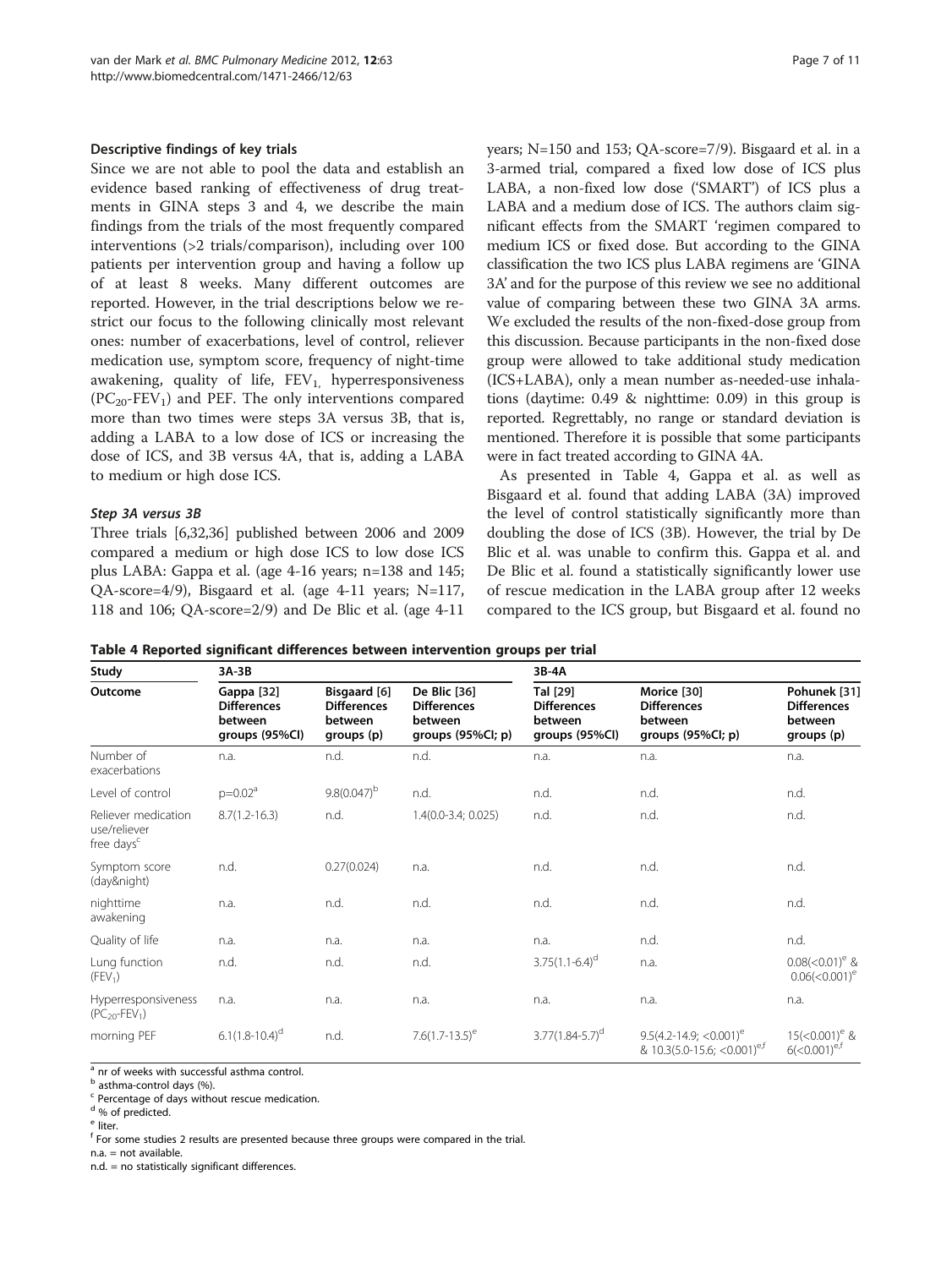difference. Only Bisgaard et al. found a significantly better improvement of the symptom score in the LABA group compared to the ICS group.

Overall, these larger trials seem to support the view that there is a larger benefit from adding LABA to a low dose of ICS than from doubling the dose of ICS (See Table [4](#page-6-0)).

# Step 3b versus 4A

Seven trials [[8,10,21](#page-9-0),[29](#page-9-0)-[31,](#page-9-0)[35\]](#page-10-0) published between 1995 and 2007 compared a medium or high dose of ICS to a medium or high dose of ICS plus LABA. Three trials [[29-31](#page-9-0)] contained more than 100 patients per group and had a follow up of more than 8 weeks: Tal et al. (age 4- 17 years; N=138 and 148; QA-score=3/9), Pohunek et al. (age 4-11 years; N=213, 201 and 216; QA-score=1/9) and Morice et al. (age 6-11 years; N=212, 203 and 207; QA-score=3/9). None of the trials found statistically significant differences between the groups on number of exacerbations, level of control, use of rescue medication, symptoms scores, nighttime awakenings or quality of life. As presented in Table [4,](#page-6-0) Tal et al. and Pohunek et al. both found a statistically significantly larger benefit on  $FEV<sub>1</sub>$  in the LABA group after 12 weeks compared to the ICS group. All three trials found statistically significant differences in favour of LABA on morning PEF after 12 weeks.

The three studies described here seem to support the idea that adding LABA to medium dose ICS is slightly more effective, although as measured by lung function only.

# **Discussion**

We tried to synthesize the evidence for GINA step 3&4 recommendations for 5 to 18 year-olds with moderate persistent asthma. Our aim was to rank the 21 different GINA treatment options as to their effectiveness using standard systematic review methods extended by network meta-analytic techniques.

In principle, the situation looked favourable for network meta-analysis, with RCTs on six out of seven interventions either against placebo or head-to-head (Figure [2](#page-4-0)). Lack of direct comparisons, for example GINA 3C versus 4A, could have been compensated by indirect comparisons, for example through GINA 3B and placebo. Only theophylline was disconnected to the network of trials as we found no trials in this age group.

Due to extremely different choices trialists made on outcome reporting methods, we had to abandon attempts at meta-analysis. Apart from embarking on a set of concerted new trials in this area, which may take years to complete, a potentially quicker way to salvage the situation with existing data may be joint action among sponsors and trialists of existing trials to aggregate their raw data to inform an IPD meta-analysis [\[42,43\]](#page-10-0). The authors of this review would be more than happy to support such

an endeavour, thereby achieving this review's original aim. Such an exercise would depend also on the results of additional trialist-provided information on trial quality, since pooling of very low quality data is unattractive. This brings us to the next point. We assessed the risk of bias in the included trials on a 9-item methodological quality checklist. We scored "?" if the risk of bias seemed hard to determine. We scored 138/207 "?", and this is largely due to partial, unclear or non-reporting (see Table [2\)](#page-2-0). Adoption and enforcement of the CONSORT statement should become a priority for trialists and journals alike [[44](#page-10-0)].

After criticizing some of the outcome reporting methods, let us consider the strengths and limitations of our own work. We comprehensively searched the literature and tried to minimize the risk of missing RCTs by tracking the references of the GINA-guideline, included RCTs and relevant systematic reviews [\[45](#page-10-0)-[47\]](#page-10-0). However, these efforts yielded no additional relevant references. We performed all major steps, except the extraction of the quantitative data in duplicate. Furthermore, our team had expertise on all aspects of a systematic review: clinical librarian, biostatistician, physician-epidemiologist, two general practitioners, a trainee general practitioner, and a paediatric pulmonologist. Nevertheless, our review is no exception in that it may have been affected by suppression of negative trial results, or publication bias [[48\]](#page-10-0).

As far as we are aware, a network meta-analysis on this subject would have been novel. The majority of the meta-analyses performed on these treatment options are combined for paediatric and adult patients. In 2003, Bisgaard analyzed the effect of long–acting  $\beta_2$ -adrenoceptor agonists (LABA) on the asthma exacerbation rate in paediatric patients in a review of eight randomized trials [\[46](#page-10-0)]. All trials compared a LABA with a SABA or placebo in children on inhaled corticosteroids and reported on exacerbations or asthma-related hospitalizations in asthmatic children. Bisgaard, while providing the spectrum of relative risks, refrained from formal metaanalysis, because of differences in patient populations, comparators, study design and duration, and definitions of asthma exacerbation. He concluded that there is no evidence in the existing paediatric literature that LABA protects against asthma exacerbations, even when used as an add-on therapy to ICS.

In line with our view that firm evidence to guide stepup therapy is lacking, Lemanske et al. performed the BADGER trial, a three-period-cross-over trial in children eligible for GINA step 3 [\[49](#page-10-0)]. The BADGER trial is clearly relevant to the topic of this review. The study addresses the research question which of the three medication options (doubling the dose of the inhaled corticosteroid, adding LABA or LTRA) should be the first choice of treatment in step 3 of the guidelines. Because of its importance to the research question of this review,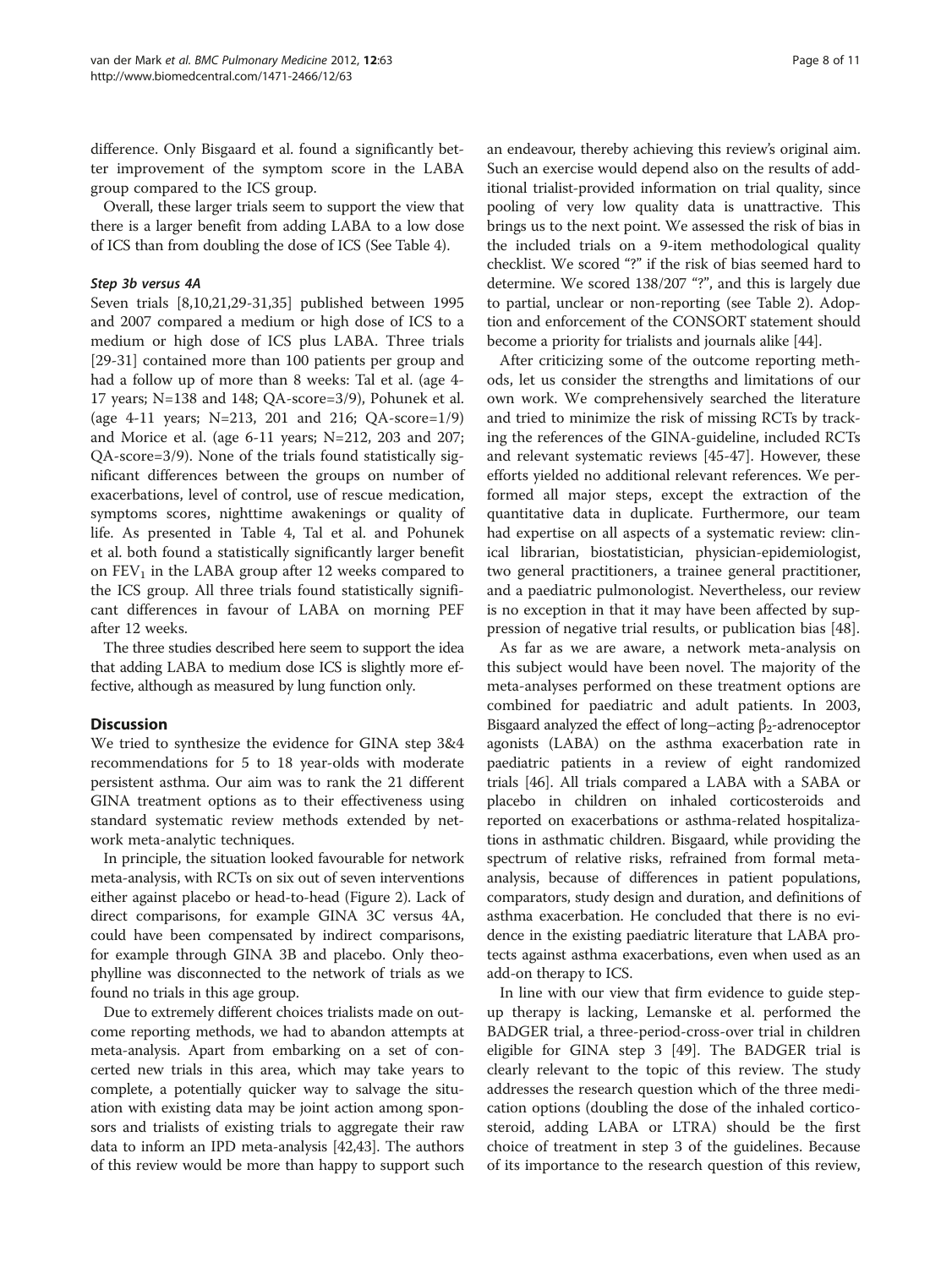<span id="page-8-0"></span>we will discuss it in some more detail. The BADGER investigators assigned 182 children, from 6 to 17 years of age with uncontrolled asthma, despite receiving a low dose ICS to receive each of three blinded step-up therapies, corresponding with GINA step 3A, 3B and 3C, in random order for a period of 16 weeks each. Several clinical and physical aspects were measured, including the need for oral prednisone, an asthma control test and  $FEV<sub>1</sub>$ . Main outcome was that overall, LABA as add-on (GINA 3A) performed better than increasing ICS dose (GINA 3B) or adding LTRA (GINA 3C). Furthermore, subgroup analyses were performed to predict the direction of the patterns of differential response, primary on baseline values of  $PC_{20}$ , Asthma Control Test scores and genotype, and, post hoc, on demographic and physiological characteristics. The only significant (p=0.009) predictor was the baseline Asthma Control Test scores  $\left\langle \langle \rangle 219 \right\rangle$  on the probability of the best response to LABA step-up.

Strengths of the BADGER trial are the topical research questions and relevant outcomes measures. Furthermore, sensitivity analyses were performed to assess bias, for example seasonal differences. However, the treatment period-specific results were not reported separately, which was the main reason why we could not use the trial in this review with network meta-analysis. In addition, the study is hampered by the cross-over design with possible carry-over effects of ICS treatment. A wash-out period of four weeks makes using the second and third treatment periods hazardous due to unquantifiable carry-over effects [\[16\]](#page-9-0). Carry-over effect of ICS would have improved the treatment effects of adding LABA or LTRA. Furthermore, post hoc analysis with relatively small subgroups already raised much discussion and suggests hypotheses that need more research in studies with a different design [[50-54\]](#page-10-0).

Although GINA provides us with treatment recommendations, steps 3&4 are still not based on sound evidence. For patients, their parents, and physicians alike, uncertainty about the best treatment remains. New trials should focus on add-on therapy to ICS in children. Ongoing and new RCTs will be part of meta-analysis in a few years. To interpret individual studies, consensus about design and reporting of outcome measurements for RCTs would provide a much better evidence base for the future. In 2009 an official American Thoracic Society/European Respiratory Society statement, about standardizing endpoints for clinical asthma trials and clinical practice was published [[55\]](#page-10-0). A taskforce formulated recommendations of assessment for the design, conduct and evaluation of asthma trials for clinicians, researchers, and other relevant groups. These recommendations form an excellent starting point for harmonization of outcome measures and accompanying inferential statistical measures in RCTs and other comparative effectiveness research. As far back as 1992, Tugwell

and Boers introduced a solution for Rheumatoid Arthritis Clinical Trials, OMERACT ("Outcome Measures in Rheumatoid Arthritis Clinical Trials") [[56](#page-10-0)]. OMERACT, an international informal network, strives to improve outcome measurement through a data driven, iterative consensus process involving relevant stakeholder groups. This type of initiative would be welcome in asthma research too.

Another solution may be prospective meta-analysis (PMA) [[17](#page-9-0)[,42](#page-10-0)]. PMA meta-analyses RCTs, preferably by using IPD, that were identified, evaluated and determined to be eligible for the meta-analysis before the results of any of those studies become known. PMA was developed to overcome some of the problems of normal (retrospective) meta-analyses, mainly to enable hypotheses to be specified a priori and ignorant of the results of individual trials. Ideally, PMA provides standardization of clinical trial procedures, such as study design and data collection methods, by using, for example, the same instruments and the same time points for measuring outcomes.

# Conclusion

Due to extreme variation in choice of outcome measures and their reporting, firm evidence-based ranking of effectiveness of the treatment options in GINA 3&4 for 5 to 18 year-olds based on evidence from randomized trials is currently impossible. Implementation of the recommendations issued by the recent ATS/ERS taskforce on measures of asthma control in RCTs is urgent.

# Additional files

[Additional file 1:](http://www.biomedcentral.com/content/supplementary/1471-2466-12-63-S1.doc) Search Strategy. [Additional file 2:](http://www.biomedcentral.com/content/supplementary/1471-2466-12-63-S2.doc) Appendix 2. Medication options GINA step 3&4 for 5-18 year olds. [Additional file 3:](http://www.biomedcentral.com/content/supplementary/1471-2466-12-63-S3.doc) Appendix 3. Statistical Analysis - The modeling used for FEV<sub>1</sub>%<sub>pred</sub> [Additional file 4:](http://www.biomedcentral.com/content/supplementary/1471-2466-12-63-S4.doc) Appendix 4. Study characteristics. [Additional file 5:](http://www.biomedcentral.com/content/supplementary/1471-2466-12-63-S5.doc) Appendix 5. Measured and reported Asthma Symptoms and Inhaled β2-agonist use per trial.

#### Competing interests

The authors declare that they have no competing interests.

#### Authors' contribution

LvdM had the lead, participated in the design of the study, carried out the protocol, literature search, reviewed the articles, extracted data and drafted the manuscript. EL assisted with the literature search, was second reviewer, extracted data and helped revise the manuscript critically. RG participated in the design of the study, performed the statistical analysis, drafted the part of the statistical analysis of the manuscript and revised the manuscript critically. JM participated in preparing the data for statistical analysis and revised the manuscript critically. PB participated in the design of the study and revised the manuscript critically. WvA conceived the study, participated in the design of the study and revised the manuscript critically. GtR conceived the study, participated in the design of the study and coordination, participated in the statistical analysis and helped to draft the manuscript. All authors read and approved the manuscript.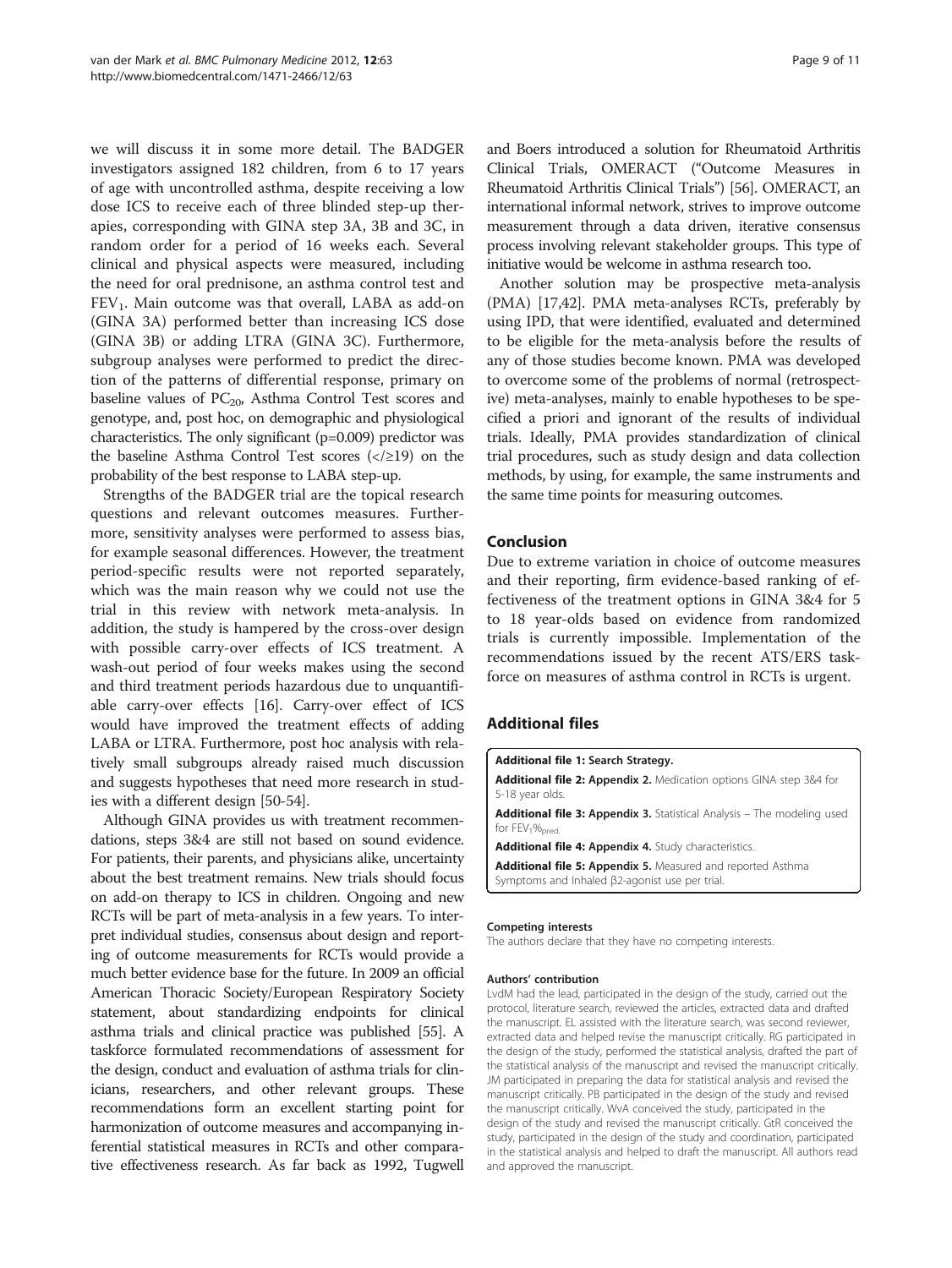#### <span id="page-9-0"></span>Glossary of some terms

Level A evidence: a substantial number of well designed RCTs exist, with substantial numbers of participants, in the recommended population, with consistent patterns of findings (1).

Level B evidence: few RCTs exist; they are small in size, undertaken in a different population or results are not consistent (1).

Carry-over effect: the persistence of a treatment applied in one period in a subsequent period of treatment (2).

#### Acknowledgements

We would like to thank Ms. F.S. van Etten - Jamaludin, clinical librarian at Academic Medical Center in Amsterdam, for designing and conducting the electronic literature searches.

#### Funding

This study was financially supported by the Netherlands Asthma Foundation (3.4.06.078) and Stichting Astma Bestrijding (2008/027).

#### Author details

<sup>1</sup> Division of Clinical Methods & Public Health, Department of General Practice, Academic Medical Center-University of Amsterdam, P.O. Box 22700, Amsterdam 1100 DD, The Netherlands. <sup>2</sup>Department of Clinical Epidemiology, Biostatistics, and Bioinformatics, Academic Medical Center, Amsterdam, The Netherlands. <sup>3</sup>Department of General Practice, Erasmus Medical Center, Rotterdam, The Netherlands. <sup>4</sup>Department of Paediatric Respiratory Medicine and Allergy, Emma Children's Hospital – Academic Medical Center, Amsterdam, The Netherlands.

#### Received: 28 November 2011 Accepted: 20 September 2012 Published: 15 October 2012

#### References

- 1. Jackson R, Feder G: Guidelines for clinical quidelines. BMJ 1998, 317:427–428.
- 2. Bateman ED, Hurd SS, Barnes PJ, Bousquet J, Drazen JM, FitzGerald M, Gibson P, Ohta K, O'Byrne P, Pedersen SE, Pizzichini E, Sullivan SD, Wenzel SE, Zar HJ: Global strategy for asthma management and prevention: GINA executive summary. Eur Respir J 2008, 31(1):143–178.
- 3. Nassif EG, Weinberger M, Thompson R, Huntley W: The value of maintenance theophylline in steroid-dependent asthma. N Engl J Med 1981, 304(2):71–75.
- 4. Brenner M, Berkowitz R, Marshall N, Strunk RC: Need for theophylline in severe steroid-requiring asthmatics. Clin.Allergy 1988, 18(2):143-150.
- 5. Malone R, LaForce C, Nimmagadda S, Schoaf L, House K, Ellsworth A, Dorinsky P: The safety of twice-daily treatment with fluticasone propionate and salmeterol in pediatric patients with persistent asthma. Ann Allergy Asthma Immunol 2005, 95(1):66-71.
- 6. Bisgaard H, Le RP, Bjamer D, Dymek A, Vermeulen JH, Hultquist C: Budesonide/formoterol maintenance plus reliever therapy: a new strategy in pediatric asthma. Chest 2006, 130(6):1733–1743.
- 7. Jat GC, Mathew JL, Singh M: Treatment with 400 mug of inhaled budesonide vs 200 mug of inhaled budesonide and oral montelukast in children with moderate persistent asthma: Randomized controlled trial. Annals of Allergy, Asthma and Immunology 2006, 97:397–401.
- 8. Meijer GG, Postma DS, Mulder PG, Van Aalderen WM: Long-term circadian effects of salmeterol in asthmatic children treated with inhaled corticosteroids. Am J Respir Crit Care Med 1995, 152:1887–1892.
- 9. Shapiro GG, Mendelson L, Kraemer MJ, Cruz-Rivera M, Walton-Bowen K, Smith JA: Efficacy and safety of budesonide inhalation suspension (Pulmicort Respules) in young children with inhaled steroid-dependent, persistent asthma. J Allergy Clin Immunol 1998, 102(5):789–796.
- 10. Verberne AA, Frost C, Duiverman EJ, Grol MH, Kerrebijn KF: Addition of salmeterol versus doubling the dose of beclomethasone in children with asthma. The Dutch Asthma Study Group. Am J Respir Crit Care Med 1998, 158(1):213–219.
- 11. Lumley T: Network meta-analysis for indirect treatment comparisons. Stat Med 2002, 21(16):2313–2324.
- 12. Lu G, Ades AE, Sutton AJ, Cooper NJ, Briggs AH, Caldwell DM: Metaanalysis of mixed treatment comparisons at multiple follow-up times. Stat Med 2007, 26(20):3681–3699.
- 13. Song F, Loke YK, Walsh T, Glenny AM, Eastwood AJ, Altman DG: Methodological problems in the use of indirect comparisons for evaluating healthcare interventions: survey of published systematic reviews. BMJ 2009, 338:b1147.
- 14. Caldwell DM, Ades AE, Higgins JP: Simultaneous comparison of multiple treatments: combining direct and indirect evidence. BMJ 2005, 331(7521):897–900.
- 15. WHO: World Health Organisation; a search port for trials. 2010. [http://apps.](http://apps.who.int/trialsearch) [who.int/trialsearch](http://apps.who.int/trialsearch)
- 16. Senn S: Chapter 1. Introduction & Chapter 3. Carry-over or treatment by period interaction. In Cross-over Trials in Clinical Research. 2nd edition. Edited by Senn S, Barnett V. Chichester: John Wiley & Sons, ltd; 2002:p 1-16–35-88.
- 17. Higgins JPT, Green S: Cochrane Handbook for Systematic Reviews of Interventions. The Cochrane Colloboration. London, UK: John Wiley & Sons; 2009.
- 18. Jadad AR, Moore RA, Carroll D, Jenkinson C, Reynolds DJ, Gavaghan DJ, McQuay HJ: Assessing the quality of reports of randomized clinical trials: is blinding necessary? Control Clin Trials 1996, 17(1):1–12.
- 19. Bennati D, Piacentini GL, Peroni DG, Sette L, Testi R, Boner AL: Changes in bronchial reactivity in asthmatic children after treatment with beclomethasone alone or in association with salbutamol. J Asthma 1989, 26(6):359–364.
- 20. Verini M, Peroni D, Piacentini G, Nicodemo A, Rossi N, Bodini A, Chiarelli F, Boner A: Comparison of add-on therapy to inhaled fluticasone propionate in children with asthma: residual volume and exhaled nitric oxide as outcome measures. Allergy and asthma proceedings 2007, 28(6):691–694.
- 21. Miraglia Del Giudice M, Piacentini GL, Capasso M, Capristo C, Maiello N, Boner AL, Capristo AF: Formoterol, montelukast, and budesonide in asthmatic children: effect on lung function and exhaled nitric oxide. Respir Med 2007, 101(8):1809–1813.
- 22. Kondo N, Katsunuma T, Odajima Y, Morikawa A: A randomized openlabel comparative study of montelukast versus theophylline added to inhaled corticosteroid in asthmatic children. Allergol Int 2006, 55(3):287–293.
- 23. Boner AL, Piacentini GL, Bonizzato C, Dattoli V, Sette L: Effect of inhaled beclomethasone dipropionate on bronchial hyperreactivity in asthmatic children during maximal allergen exposure. Pediatr Pulmonol 1991, 10(1):2–5.
- 24. Stelmach I, Grzelewski T, Bobrowska-Korzeniowska M, Stelmach P, Kuna P: A randomized, double-blind trial of the effect of anti-asthma treatment on lung function in children with asthma. Pulm Pharmacol Ther 2007, 20(6):691–700.
- 25. Meltzer EO, Kemp JP, Welch MJ, Orgel HA: Effect of dosing schedule on efficacy of beclomethasone dipropionate aerosol in chronic asthma. Am Rev Respir Dis 1985, 131(5):732–736.
- 26. Piacentini G, Sette L, Peroni D, Bonizzato C, Bonetti S, Boner A: Double-blind evaluation of effectiveness and safety of flunisolide aerosol for treatment of bronchial asthma in children. Allergy 1990, 45(8):612–616.
- Shapiro GG, Mendelson LM, Pearlman DS: Once-daily budesonide inhalation powder (Pulmicort Turbuhaler) maintains pulmonary function and symptoms of asthmatic children previously receiving inhaled corticosteroids. Ann Allergy Asthma Immunol 2001, 86(6):633–640.
- 28. Shapiro GG, Bronsky EA, LaForce CF, Mendelson L, Pearlman D, Schwartz RH, Szefler SJ: Dose-related efficacy of budesonide administered via a dry powder inhaler in the treatment of children with moderate to severe persistent asthma. J Pediatr 1998, 132(6):976–982.
- 29. Tal A, Simon G, Vermeulen JH, Petru V, Cobos N, Everard ML, De Boeck K: Budesonide/formoterol in a single inhaler versus inhaled corticosteroids alone in the treatment of asthma. Pediatr Pulmonol 2002, 34(5):342–350.
- 30. Morice AH, Peterson S, Beckman O, Kukova Z: Efficacy and safety of a new pressurised metered-dose inhaler formulation of budesonide/formoterol in children with asthma: a superiority and therapeutic equivalence study. Pulm Pharmacol Ther 2008, 21(1):152–159.
- 31. Pohunek P, Kuna P, Jorup C, De Boeck K: Budesonide/formoterol improves lung function compared with budesonide alone in children with asthma. Pediatr Allergy Immunol 2006, 17(6):458–465.
- 32. Gappa M, Zachgo W, Von BA, Kamin W, Stern-Strater C, Steinkamp G: Addon salmeterol compared to double dose fluticasone in pediatric asthma: A double-blind, randomized trial (VIAPAED). Pediatr Pulmonol 2009, 44(11):1132–1142.